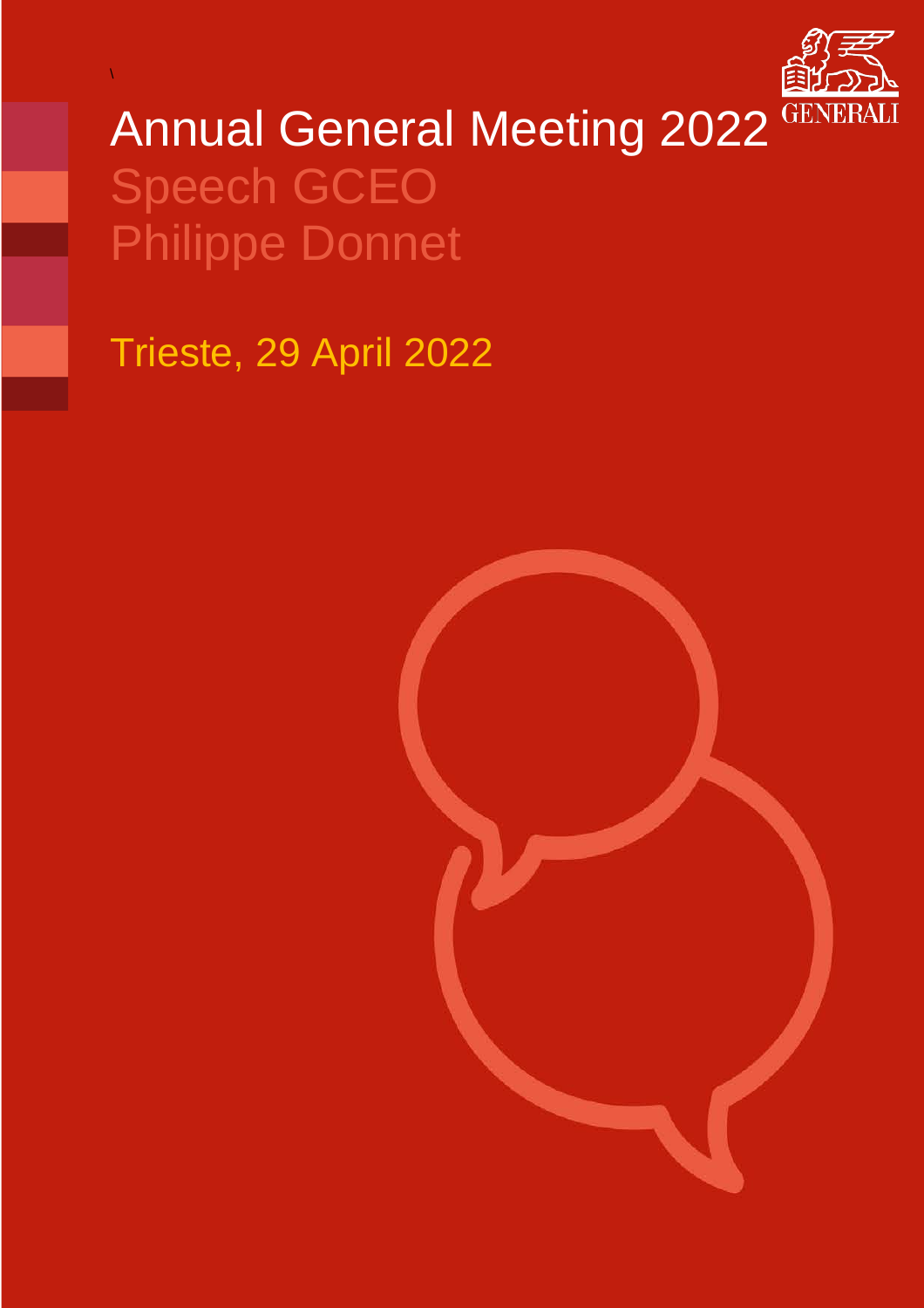#### **Introduction**

Thank you, Chairman. Dear Shareholders,

Good morning and thank you for taking part in today's annual shareholders meeting. Unfortunately, we still cannot all be together here in Trieste, but I really hope that, starting next year, you will begin celebrating this event again in person as it is so important to all of you.

Before starting, I would like to sincerely thank Chairman Galateri for the great work he has done over the past eleven years.

Not only has he been able to lead the Board of Directors with the utmost skill and professionalism, but he has always made an important personal contribution to the development and reputation of the Company.

We express all our gratitude to him and give him our best wishes for the future.

## **A Key Shareholders' Meeting for our Group**

The Shareholders' Meeting represents a pivotal moment in the history of your Company, and I believe this is even truer this year.

Today, in fact, you are called to vote for the renewal of our Board of Directors.

For the first time in our long history, one of the lists was presented by the outgoing Board of Directors. A list that aims to represent all shareholders and to bring Generali closer to the best governance practices of large international companies, in line with a public company moving towards a truly sustainable future a future that also takes into account the great changes prompted by pandemics and geopolitical scenarios.

The list presented by the outgoing Board includes top notch professionals, with the candidate as Chairman, Andrea Sironi, who is independent and with extensive international experience. The list envisages seventy-seven percent of the directors as independent while fifty-four percent as women. These percentages have never been so high in the history of our Group and will place us above Italian and European standards.

The great expertise of the board candidates on digital transformation and ESG criteria would also allow us to have additional important skill sets in these areas, which are priority for us.

Finally, the success of the list of the Board of Directors presented by the outgoing Board would further strengthen the Company and ensure its solidity from an operational,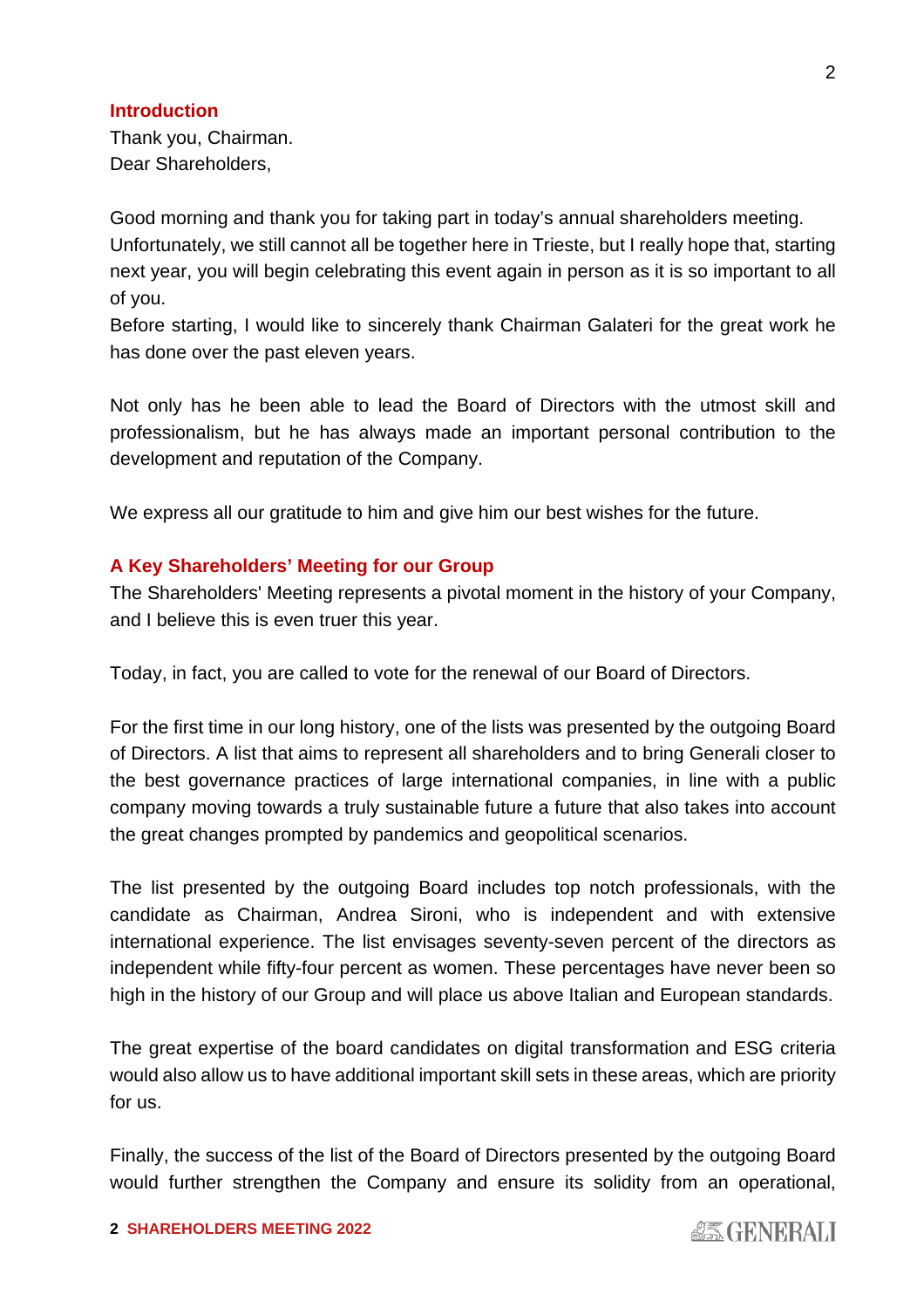financial and managerial point of view, a particularly important element considering the historic, complex moment we are currently living.

## **The War in Ukraine**

The first months of 2022 were in fact characterized by the outbreak of a dramatic conflict right in the heart of Europe, moreover at a time when the Covid-19 pandemic continues to persist.

The invasion of Ukraine by Russia is a terrible event that touches us closely and that has greatly disturbed us. Our Group responded immediately with concrete actions to support those who had been impacted.

We set up a three million Euro emergency fund to support refugee programs and through The Human Safety Net, our global initiative that aims to develop the potential of people living in vulnerable conditions, we launched a global fundraising campaign to support UNICEF in its work for families affected by the conflict. To date, we have already raised over one million Euro.

Furthermore, we promptly decided and announced to terminate all our activities in Russia. As already witnessed with the pandemic, the consequences of this conflict are and will be devastating from all points of view.

In fact, the terrible cost in terms of human lives lost, which increases with each passing day, is compounded by geopolitical tensions that have not been this severe in decades and, of course, a clear deterioration of the macroeconomic situation, with a higher inflation and slower forecasted growth.

## **Financial Results 2021**

We have successfully navigated the challenging operating environment of the past few years, and our expertise from managing these situations ensures that we are well-placed to face future uncertainties.

I personally thank, and also on behalf of the management team, the 75,000 colleagues and 173,000 agents who work every day to make our Group stronger and to create sustainable value for each of you and for all our stakeholders.

This was also the case in 2021.

For the third consecutive year, in fact, we have posted a record operating result of 5.9 billion Euro, an increase of 12.4% compared to the previous year, thanks to the solid contribution of all business lines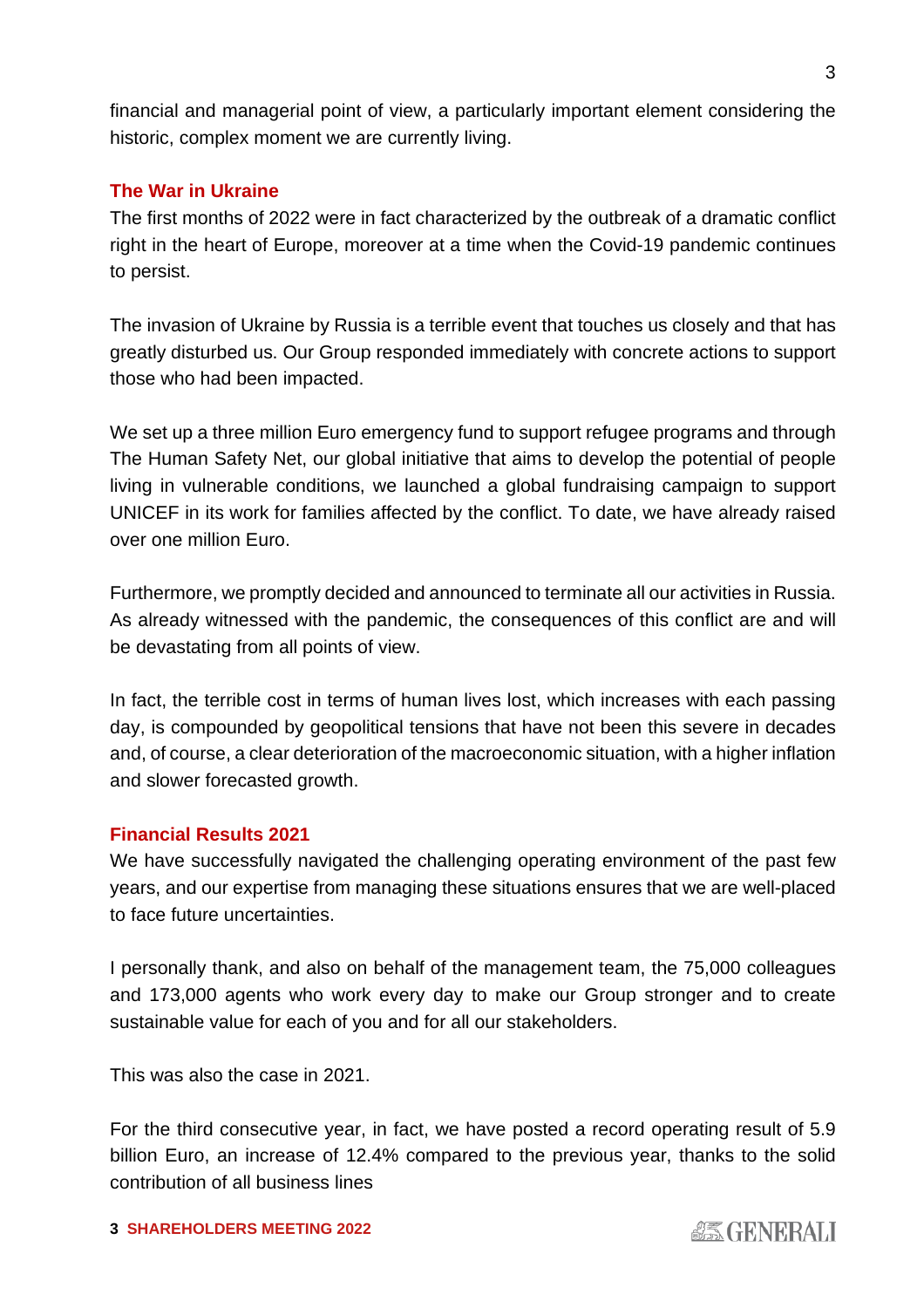The adjusted net profit was 2.8 billion Euro, up by 45.1% compared to the previous year, marking the highest level ever reached by the Group.

In addition, total gross written premiums reached  $\epsilon$  75.8 billion, with noteworthy growth in both the Life and P&C segments, and we maintained an extremely solid capital position with a Solvency Ratio of 227%.

Truly strong results, which demonstrate the solidity of our business model even in the current context and which allow us to propose to you an increased dividend of 1.07 Euro per share, a clear demonstration of our attention and appreciation of you.

With these results, our "Generali 2021" strategic plan has also officially come to an end. And even in an unprecedented global context, we have been able to successfully complete it. Today, we are even stronger than before!

I am truly proud of this, and grateful to all of our colleagues and agents for their contribution that was fundamental.

## **"Lifetime Partner 24: Driving Growth", An Ambitious Plan**

All that we have accomplished thus far serves as the solid foundation to navigate challenges if they arise.

As you know, last December we presented our new strategic plan "Lifetime Partner 24: Driving Growth", which we have been implementing at full speed since the beginning of this year.

This highly ambitious plan, based on our ever-stronger commitment to being a Lifetime Partner for all our clients, will expand our digital capabilities and establish an omnichannel approach across all distribution channels.

If you choose the list proposed by the outgoing Board, we will continue to pursue sustainable growth and value creation for all our stakeholders with a greater increase in profits and enhancing our earnings profile, and thus a dividend that grows each year.

We will do this with a disciplined approach to capital management, the full integration of sustainability into our business and major investments in our digital and technological transformation, with the aim of being the leader in innovation.

Sustainability also means being a responsible employer, promoting and implementing initiatives aimed at supporting the inclusion, health and personal & professional growth of our people as well as new ways of working.

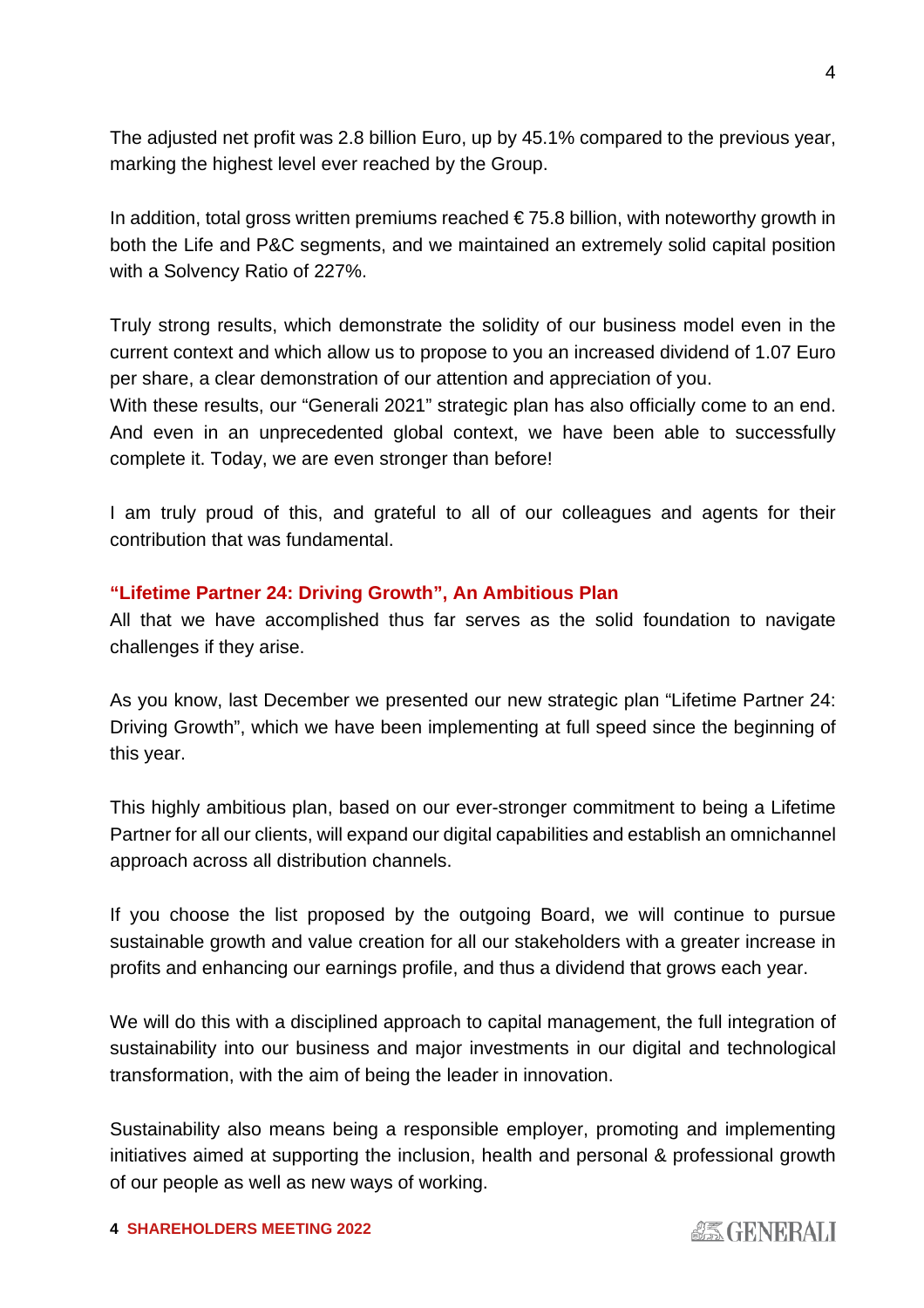And, of course, we will do all this while we continue to be guided by our Purpose**:** to enable people to shape a safer and more sustainable future by caring for their lives and dreams.

#### **Generali's Social Role/ 190th Anniversary**

This aim has characterized Generali since its foundation, and never before has it been so important to make a difference and have a positive impact in an increasingly complex world.

As Generali, we will therefore continue to pursue this objective with even greater determination.

Not only by contributing to the stability and sustainability of society as an insurer and institutional investor, but also through our socially responsible business activity in the communities where we operate.

Awareness of our social role and our commitment to a more human, more inclusive capitalism have been the common denominator of all the initiatives that we launched over the last year as we marked the 190 years of our Group's heritage.

I discussed this at last year's meeting and will touch upon again today, just a few weeks after the event in which we concluded our year-long program of celebrations in the best way possible.

On April 8th, we held the inauguration ceremony for the reopening of the Procuratie Vecchie in Piazza San Marco in Venice, after a highly complicated restoration that lasted five years.

This historic building, forever connected both to the history of Venice as well as to that of Generali, opened its doors to the public for the first time in centuries and is now the headquarters of The Human Safety Net and its movement of "people helping people".

The reopening is grounded on two keys concepts: solidarity and inclusion, two fundamental values for all of us, even as managers.

The Procuratie will also house the offices of the Venice World Capital of Sustainability Foundation, another successful collaboration between the public and private sectors to which we have adhered with conviction and enthusiasm.

And it was during the reopening ceremony of the Procuratie, we also announced the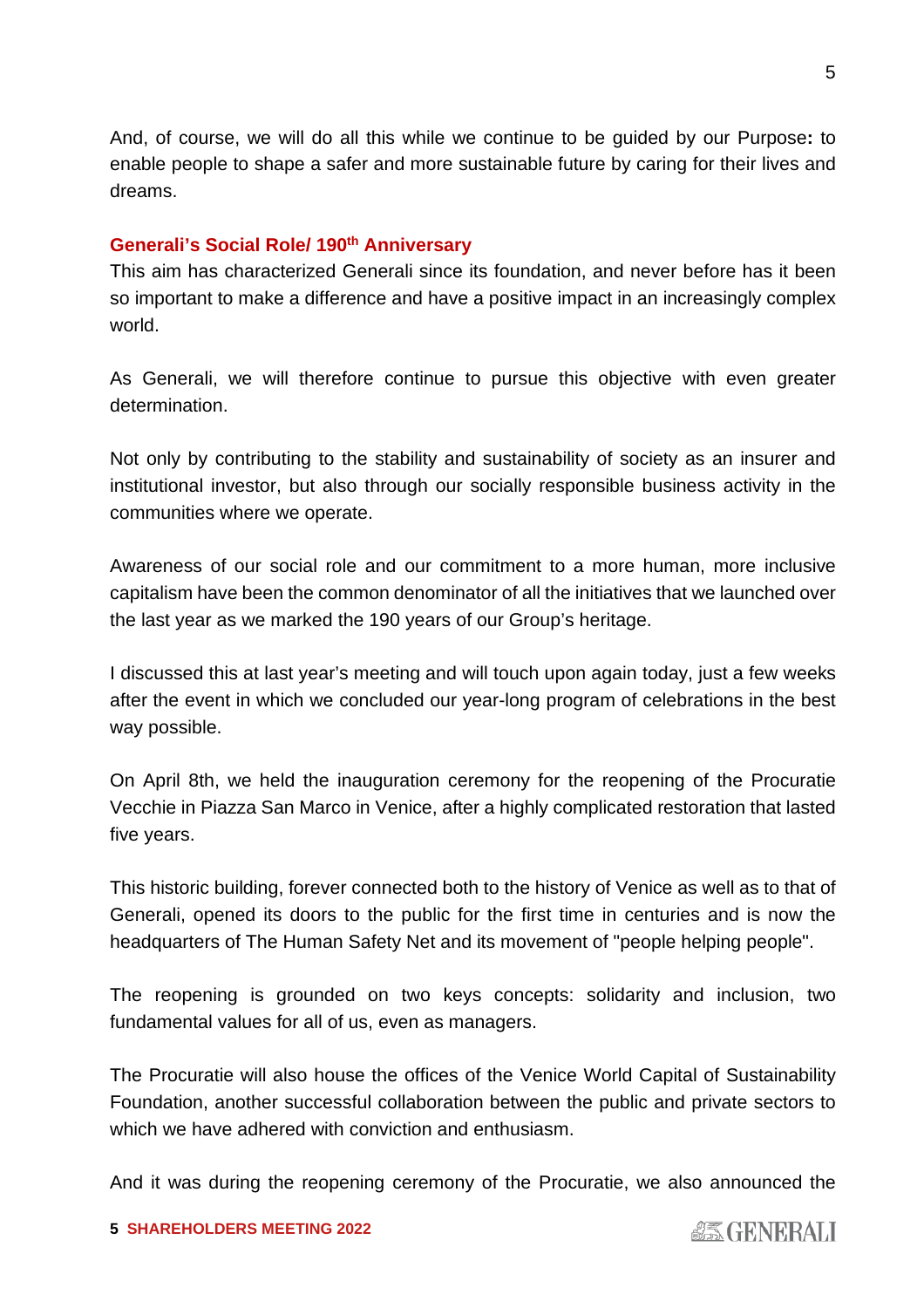launch of a global partnership between Generali and UNDP, the United Nations Development Program.

This is an initiative of which we are very proud. Over the next three years, it will allow us to support UNDP in its work to increase the financial resilience of some of the most vulnerable nations and communities in the world. In addition, we will also collaborate on the creation and implementation of innovative and far-reaching insurance solutions.

The Human Safety Net will also contribute significantly to this. Between 2018 and 2021, it has already helped improve the lives of as many as 200,000 parents, children and refugees in 23 countries around the world.

In addition to this, referring to what the Chairman said a little while ago, we are carrying out the activities of Fenice 190, our ambitious 3.5 billion Euro investment program to support the sustainable relaunch of the European economy.

And we continue our ongoing proactive dialogue with national and European institutions to find structural solutions in the event of systemic or large-scale crises such as the one we experienced with the Covid-19 pandemic.

Because, as we like to say, this is the spirit of Generali this has been our DNA and our role in society for nearly two centuries!

And speaking of DNA, it's nice to be here in Trieste once again, our home.

To continue to grow and be even stronger, it is essential to remember who we are and where we come from, and this is why this city will continue to play a fundamental role in the coming years.

Several important parts of our Group are situated here, such as our Academy.

And the splendid building in which we are located, Palazzo Berlam, represents another piece of history that has been transported into the future thanks to a meticulous renovation, like the Procuratie Vecchie in Venice, Palazzo Bonaparte in Rome and many other historic buildings that are part of our real estate portfolio.

# **Closing**

In conclusion, 2021 was another intense but rewarding year for your Company.

Thanks to the relentless work of all our colleagues and agents, we have been effective in facing a complex context once again, demonstrated by the successful completion of our